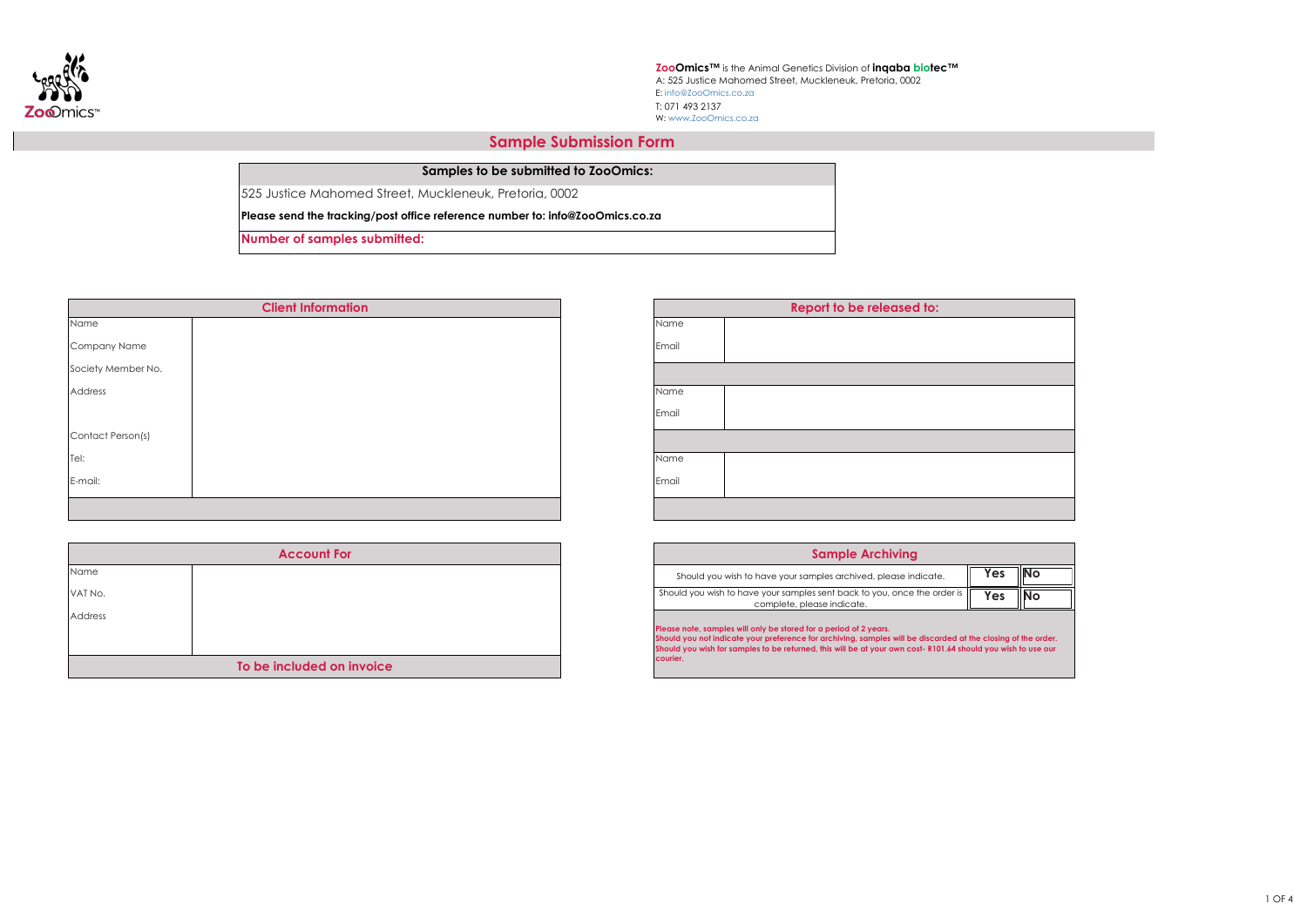## **ZooOmics™** is the Animal Genetics Division of **inqaba biotec™** A: 525 Justice Mahomed Street, Muckleneuk, Pretoria, 0002 E: info@ZooOmics.co.za



W: www.ZooOmics.co.za

| <b>Tests offered</b> |                                       |                                                                                                |                            |  |  |  |
|----------------------|---------------------------------------|------------------------------------------------------------------------------------------------|----------------------------|--|--|--|
| Abbr.                | <b>Name</b>                           | Description                                                                                    | <b>Species/ Breed App.</b> |  |  |  |
| <b>PROF</b>          | <b>DNA PROFILE</b>                    | Individual's DNA characteristics (genetic fingerprint)                                         | $All*$                     |  |  |  |
| <b>PAT</b>           | PATERNITY                             | Determination of offspring sire (Please list sires in the space provided below)                | $All*$                     |  |  |  |
| <b>MAT</b>           | <b>MATERNITY</b>                      | Determination of offspring dam (Please list dams in the space provided below)                  | $All*$                     |  |  |  |
| <b>PAIR</b>          | <b>PAIRWISE PARENTAGE</b>             | Determination of offspring sire and dam (Please list dams & sires in the space provided below) | $All*$                     |  |  |  |
| <b>DM</b>            | <b>DOUBLE MUSCLING</b>                | Myostatin testing (F94L; Q204X; Nt821)                                                         | <b>CATTLE</b>              |  |  |  |
| <b>CMS</b>           | <b>CONGENITAL MYASTHENIC SYNDROME</b> | CMS mutation resulting in progressive muscle weakness                                          | <b>CATTLE</b>              |  |  |  |
| <b>PM</b>            | POMPE'S                               | Pompe's testing (E7; E13; E18)                                                                 | <b>CATTLE</b>              |  |  |  |
| <b>PD</b>            | <b>POLLED</b>                         | Polled testing (BTA1) gene                                                                     | <b>CATTLE</b>              |  |  |  |
| <b>SL</b>            | <b>SLICK</b>                          | SLICK testing (prolactin receptor) mutation                                                    | <b>CATTLE</b>              |  |  |  |
| <b>DEX</b>           | <b>DEXTER</b>                         | Bulldog testing (BD1; BD2)                                                                     | <b>DEXTER CATTLE</b>       |  |  |  |
| <b>WAG</b>           | <b>WAGYU</b>                          | Wagyu testing (B3; CHS; CL16; F11)                                                             | <b>WAGYU CATTLE</b>        |  |  |  |
| MC1R                 | <b>COAT COLOUR</b>                    | MC1R testing, red and black coat colour                                                        | <b>CATTLE</b>              |  |  |  |
| <b>SS</b>            | <b>SUB-SPECIES</b>                    | Geographical grouping                                                                          | ELAND, ROAN & SABLE        |  |  |  |
| <b>DW</b>            | <b>EQUINE DWARFISM</b>                | Dwarfism testing (D1; D2; D3; D4)                                                              | <b>MINATURE HORSES</b>     |  |  |  |

\* ALL SPECIES THAT ZOOOMICS CAN PROFILE (PLEASE ENQUIRE ABOUT SPECIES PANEL AVAILABILITY IF UNCERTAIN).

|              | SAMPLE NAME | <b>REGISTRATION NO.</b> | <b>MICROCHIP NO.</b> | <b>SPECIES</b> | BREED | <b>SEX</b> | DOB | SAMPLE TYPE | <b>TEST REQUIRED INDICATE USING ABOVE ABBR.</b> |
|--------------|-------------|-------------------------|----------------------|----------------|-------|------------|-----|-------------|-------------------------------------------------|
|              |             |                         |                      |                |       |            |     |             |                                                 |
|              |             |                         |                      |                |       |            |     |             |                                                 |
|              |             |                         |                      |                |       |            |     |             |                                                 |
|              |             |                         |                      |                |       |            |     |             |                                                 |
|              |             |                         |                      |                |       |            |     |             |                                                 |
|              |             |                         |                      |                |       |            |     |             |                                                 |
|              |             |                         |                      |                |       |            |     |             |                                                 |
|              |             |                         |                      |                |       |            |     |             |                                                 |
|              |             |                         |                      |                |       |            |     |             |                                                 |
| $ 10\rangle$ |             |                         |                      |                |       |            |     |             |                                                 |
| 11           |             |                         |                      |                |       |            |     |             |                                                 |
| $\boxed{12}$ |             |                         |                      |                |       |            |     |             |                                                 |
| $ 13\rangle$ |             |                         |                      |                |       |            |     |             |                                                 |
| 14           |             |                         |                      |                |       |            |     |             |                                                 |
| 15           |             |                         |                      |                |       |            |     |             |                                                 |
| 16           |             |                         |                      |                |       |            |     |             |                                                 |
| $\boxed{17}$ |             |                         |                      |                |       |            |     |             |                                                 |
| 18           |             |                         |                      |                |       |            |     |             |                                                 |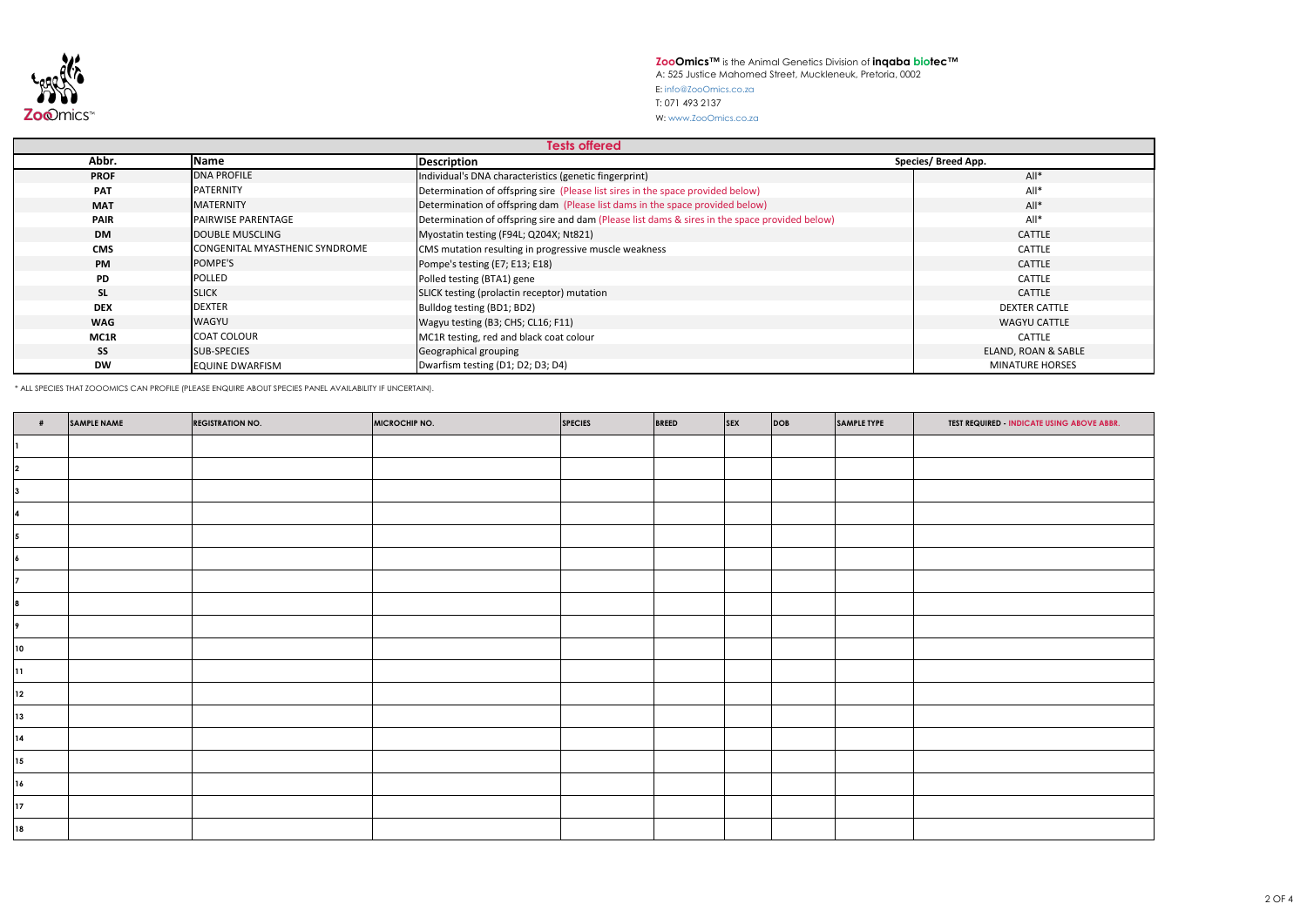## **ZooOmics™** is the Animal Genetics Division of **inqaba biotec™**

A: 525 Justice Mahomed Street, Muckleneuk, Pretoria, 0002



W: www.ZooOmics.co.za

d, originates from the relevant animal(s) as indicated on the relevant specimen(s) provided es listed on the sample submission form. Inqaba Biotechnical Industries Pty Ltd and the divisions thereof does

I hereby declare that I have read and agreed to the terms and conditions set forth above.

|          | Ingaba Biotechnical Industries Pty Ltd and the divisions thereof (Registration number: 2001/011245/07) accepts that the biological specimen(s) provided      |
|----------|--------------------------------------------------------------------------------------------------------------------------------------------------------------|
| <b>.</b> | It is the responsibility of the client that all biological samples are available or has previously been submitted, and corresponds with all requested sample |
|          | not accept responsibility for the effect of any absent samples on the analysis results;                                                                      |

3. Inqaba Biotechnical Industries Pty Ltd and the divisions thereof accepts that all genetic profiles and/or samples from external sources are correctly labelled and accurate;

| - #    | SAMPLE NAME | <b>REGISTRATION NO.</b> | MICROCHIP NO. | SPECIES | <b>BREED</b> | $ $ SEX | DOB | SAMPLE TYPE | <b>TEST REQUIRED INDICATE USING ABOVE ABBR.</b> |
|--------|-------------|-------------------------|---------------|---------|--------------|---------|-----|-------------|-------------------------------------------------|
| 19     |             |                         |               |         |              |         |     |             |                                                 |
| $20\,$ |             |                         |               |         |              |         |     |             |                                                 |
| 21     |             |                         |               |         |              |         |     |             |                                                 |
| 22     |             |                         |               |         |              |         |     |             |                                                 |
| 23     |             |                         |               |         |              |         |     |             |                                                 |
| 24     |             |                         |               |         |              |         |     |             |                                                 |
| 25     |             |                         |               |         |              |         |     |             |                                                 |
| 26     |             |                         |               |         |              |         |     |             |                                                 |
| 27     |             |                         |               |         |              |         |     |             |                                                 |
| 28     |             |                         |               |         |              |         |     |             |                                                 |
| 29     |             |                         |               |         |              |         |     |             |                                                 |
| 30     |             |                         |               |         |              |         |     |             |                                                 |
| 31     |             |                         |               |         |              |         |     |             |                                                 |
| 32     |             |                         |               |         |              |         |     |             |                                                 |
| 33     |             |                         |               |         |              |         |     |             |                                                 |
| 34     |             |                         |               |         |              |         |     |             |                                                 |
| 35     |             |                         |               |         |              |         |     |             |                                                 |
|        |             |                         |               |         |              |         |     |             |                                                 |

- 4. 5. Inqaba Biotechnical Industries Pty Ltd and the divisions thereof shall not be responsible for human and/or technical errors that could not have been foreseen; This document is solely for the use of the addressee and only in connection for the purpose set out in this document. Inqaba Biotechnical Industries Pty Ltd and the divisions thereof assume liability or responsibility to a disclosed or otherwise made available;
- 6. Nothing in this document should be construed as advice to proceed or not to proceed with any specific course of action, as it was not prepared for that purpose;
- 7. The DNA profile is based on a preliminary marker panel that is subject to modification pending additional genetic information;
- 8. It is the sender's responsibility to obtain permits when sending samples where required;
- 9. Inqaba Biotechnical Industries Pty Ltd and the divisions thereof reserves the right to decline testing of samples;
- 10. No guarantees are made with regards to turn-around time and results, and no liability will be accepted for any delays.

**Terms and Conditions**